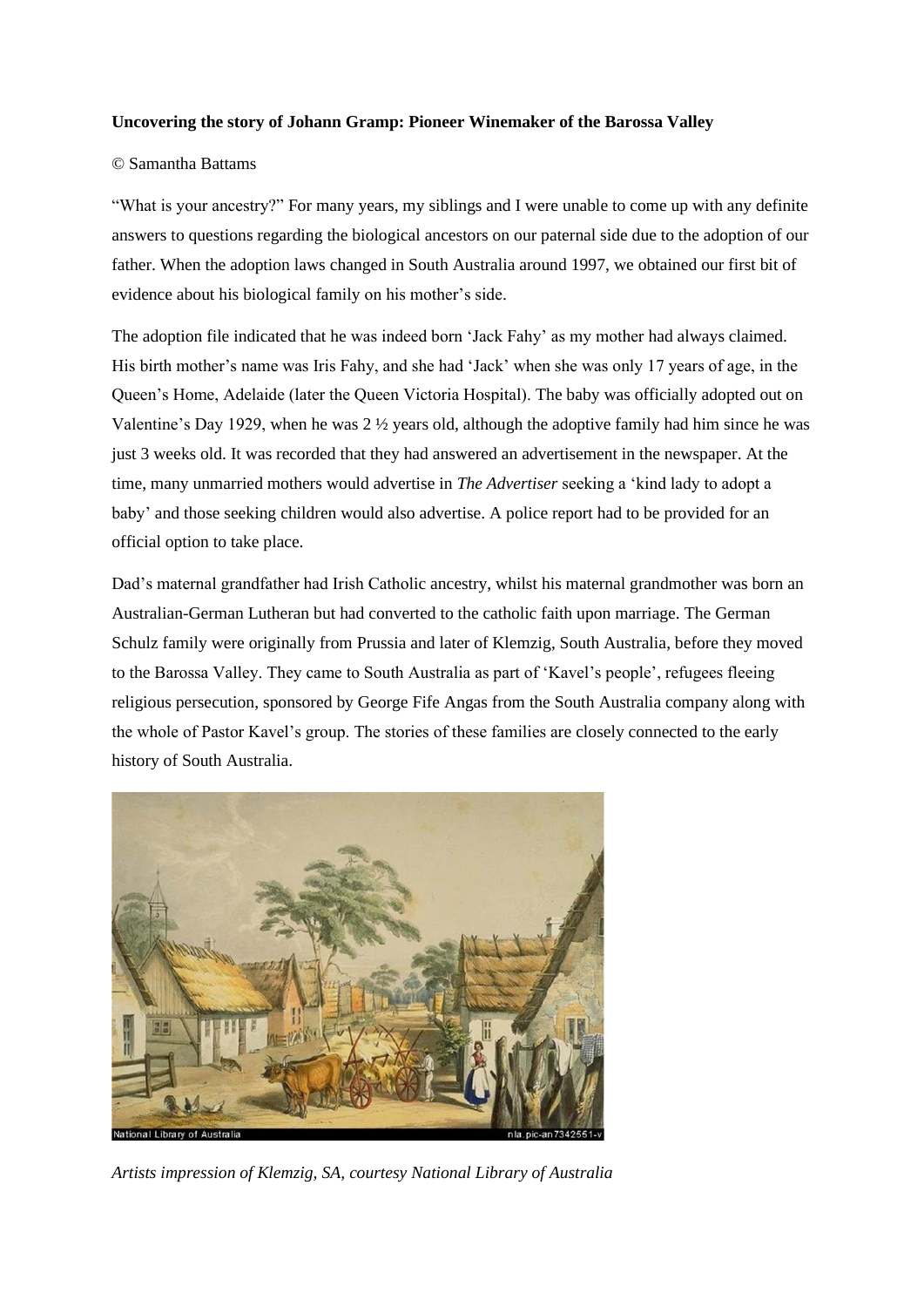It was my great-great grandmother Anna Gramp who married Friedrich Wilhelm Schulz in 1867. Anna Gramp was the daughter of Johann Gramp, a name associated with 'winemaking royalty,' he was a pioneer winemaker and established the first commercial winery in the Barossa Valley in 1847 (Gramps-Orlando). He was also an orphan who would become recognised as one of the most prominent pioneer South Australians, acknowledged on one of the North Terrace 150<sup>th</sup> jubilee plaques.





*Above Left: Johann Gramp, Pioneer winemaker, in his later years (Photo: Pernod Ricard). Above Right: Helena Fahy (nee Schulz), granddaughter of Johann Gramp, with her family in 'Boulder City,' (Kalgoorlie-Boulder), WA, where her husband was a miner, circa 1905 (Photo: S.Battams).* 

I was curious to find out that Johann Gramp was from Bavarian origin. Why did he come to South Australia from Bavaria when most of those who came to South Australia were Prussian? Gramp and other Germans had been contracted to work for the South Australia company. He was just 18 years old when he came to South Australia on one of the first boats from Germany, the *Solway*.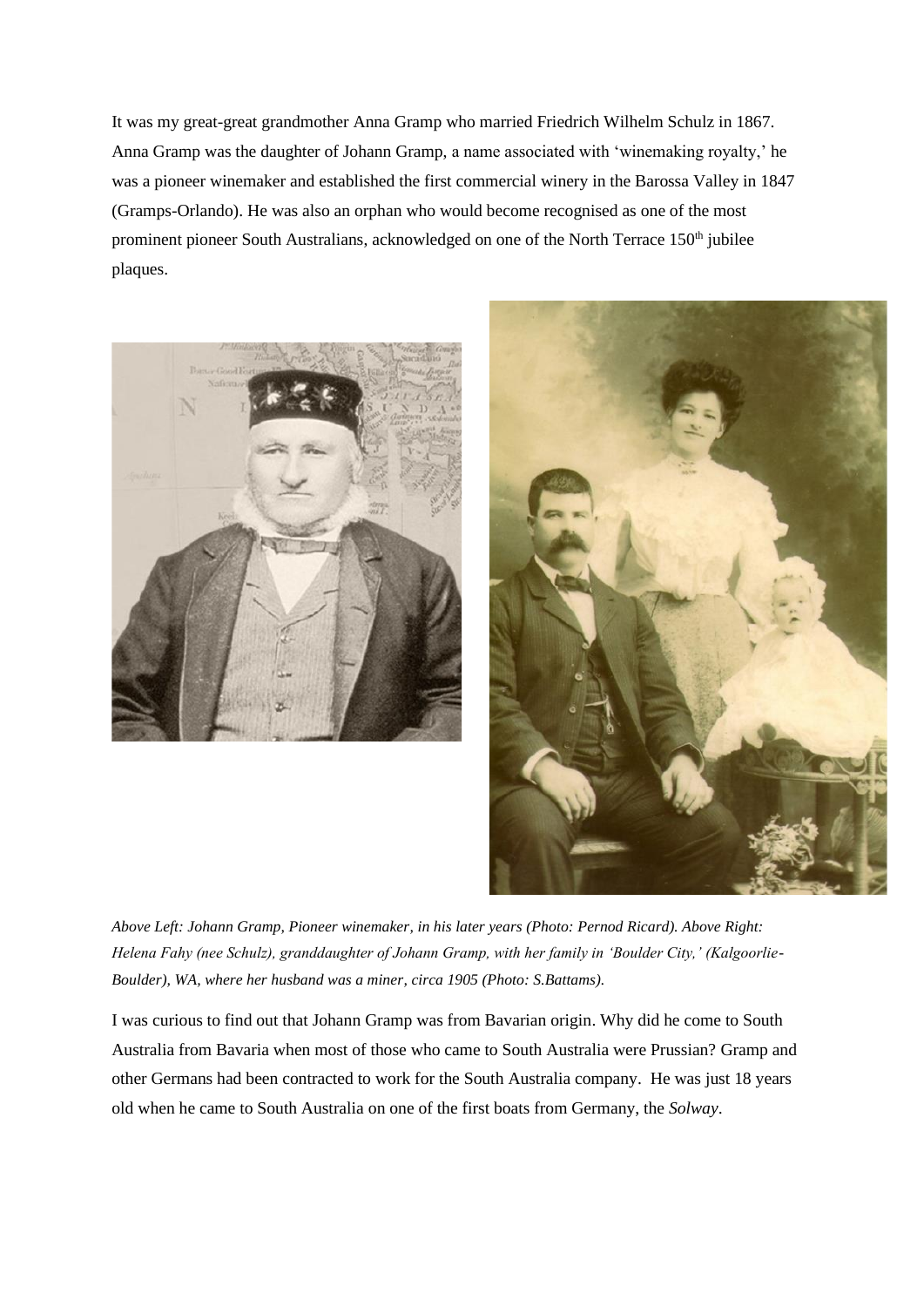What kind of person was Johann Gramp? All I have are a couple of pictures of the man, publicly available due to the prominence which he had achieved in his life. These are highly characterful portraits, but who was the man behind the photograph?

Johann's Gramp's parents were Johann Ehrhardt Grampp and Elisabeth Hahn. They were married in 1796 in Kulmbach, Bavaria. Elisabeth Hahn was 17 years when she married, and Johann Ehrhardt Grampp was 33 years older than his bride. Their first child was born two years later in 1798, and they would go on to have 10 children. Three of their children were to die at a young age in the year 1807 (2-month-old Barbara died in February and both Johann Erhardt, 5 years and Kunigunda, 3 years, died in May). Around this time, Bavaria was at war, fighting with the French in the wars of the second, third and fourth coalitions.

Johann Gramp was born 'Johann Grampp' on 28<sup>th</sup> August 1819, in Kulmbach, the youngest of the children. Johann junior was baptised in the St Petri Lutheran Church on the 19<sup>th</sup> September 1819. The imposing Plassenberg castle, hailing from 1835, sits above the church. Johann's father was an ageing 74 years of age at his son's birth, whilst his mother was 41 years old.

Johann Ehrhardt Grampp died in 1823 of tuberculosis when Johann junior was just 4 years old. Johann's mother died just 3 years later in 1826 of 'Dropsy' when Johann was 7 years old – this is now known as Oedema and can be a symptom of congestive heart failure. Johann may have been cared for by his older sister Anna (27 years) or brother Friedrich (26 years).

What made Johann Gramp want to leave Bavaria? He was not alone in emigrating – by 1830, emigration from what would become Germany had increased dramatically, with the main destination being the US – in 1832, 10,000 Germans arrived in the US but in 1854 this figure was 200,000. Gramp was a Lutheran who may have supported the cause of the religious exiles who objected to the 'brand' of Lutheranism proffered by the King at the time.

Avoiding army service may have been a reason for some emigrants to leave, as there was compulsory military service. Bavaria had also been the centre of conflict during French wars with Austria. The region in Bavaria that Gramp was from had historically transferred hands many times. From the Andech to Thuringian counts, to the House of Hohenzollern, from the Prussians to French via Napoleon, Kulmbach eventually became part of the Kingdom of Bavaria in 1810. Bavaria was reliant upon and fought for Napoleonic France, and during France's invasion of Russia in 1812, the Bavarian army was slaughtered – losing around 29,000 of 33,000 troops. This was known as the Second Polish War but was an attempt to pressure Russia not to trade with the English and to sue for peace. The invasion of Russia proved disastrous and led to the War of the Sixth Coalition that ended French Napoleonic domination of Europe. Bavaria joined the Sixth Coalition in 1813, in exchange for recognition of their independence should they win (which did occur). The Napoleonic wars ended in 1815.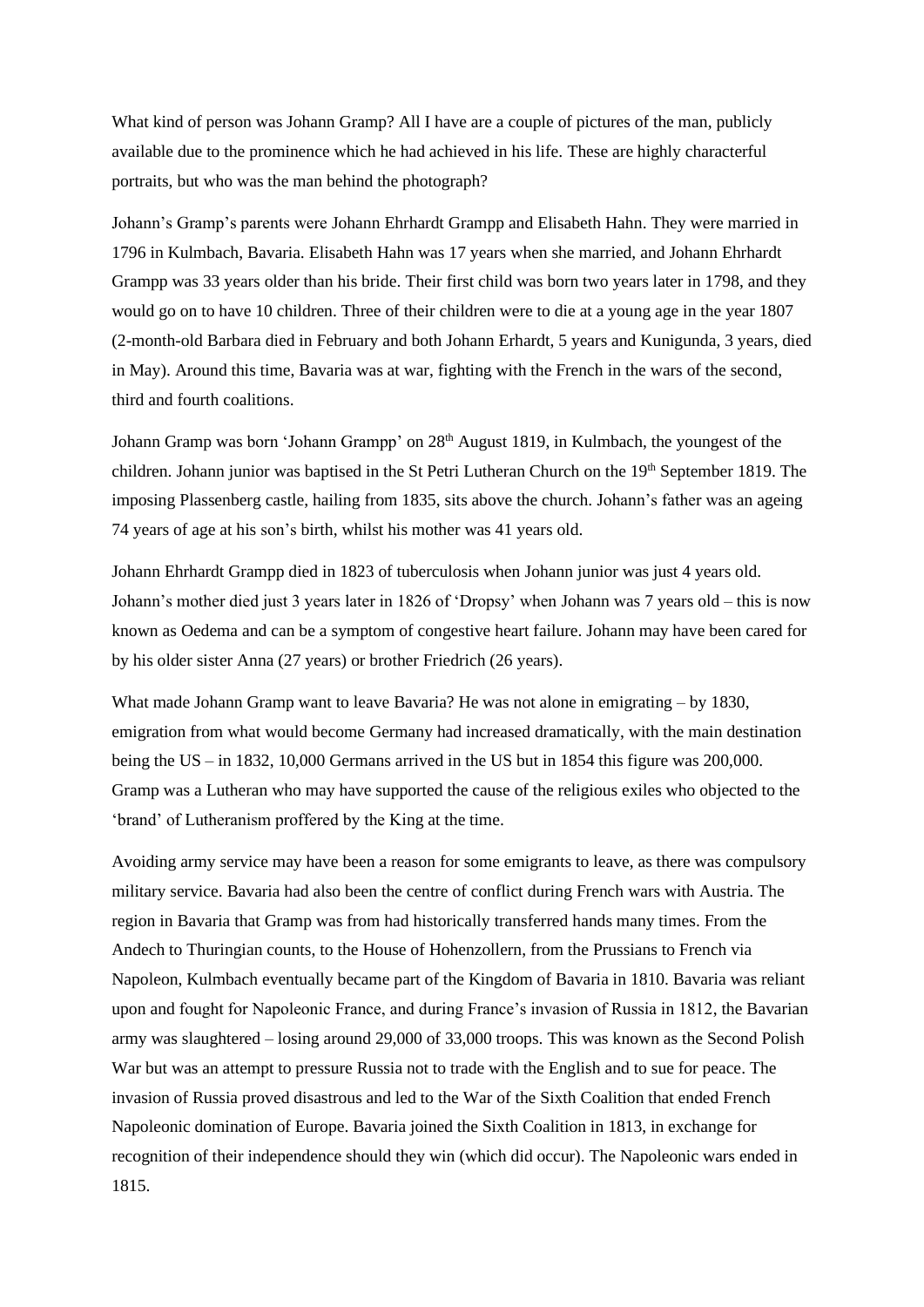There was a traditional agricultural economy in Bavaria in the 1820s and guilds (associations of local craftsmen and merchants) were not eliminated until the late 1820s.<sup>1</sup> Across Europe, revolutions commenced from the 1830s, associated with industrialisation, poor working conditions and failed agricultural crops. These upheavals also led to much emigration.

As Johann Gramp was from a Lutheran family, his rights may have been affected during the Ultramontanes reign, which was a catholic political group. In 1818, a new constitution was established for Bavaria, with the equality of religions recognised and the rights of Protestants in place. However, in 1837, Protestants were oppressed and stripped of their liberal rights with the rise to power of Prime Minister von Abel and the Ultramontanes. Von Abel was later ousted either due to his push to naturalise King Ludwig's much younger Irish mistress, the much written about dancer, actress, seductress, lecturer and author 'Lola Montez' - the stage name of 'Marie Dolores Eliza Rosanna Gilbert' (also known as Eliza Gilbert), who was pro liberal and anti-Jesuit. Or it was perhaps due to Von Abel's objection of Lola Montez being made Countess of Landsfeld by King Ludwig. This intriguing woman fled Bavaria during the 1848 revolutions.

Whatever the reason for his departure, just 11 years after his mother's death, Johann Gramp travelled to the port at Hamburg where many emigrants were leaving from. One story was that he met 38 year old Wilhelm Milde, a baker, and his family at a local Lutheran Church, who became a friend and persuaded him to try to join them on the trip to South Australia.

Johann would have been literate due to compulsory education laws,<sup>2</sup> but not English speaking. It was in early 1837 when he obtained a contract with the South Australia Company, and he was paid in advance from 29 April to 31 October 1837. He would be bound to the company for 3 years upon his arrival in South Australia.

Johann boarded the *Solway,* bound for Kangaroo Island, South Australia, along with his friend Milde and 50 other passengers, including 27 people contracted to the South Australia Company and their families. The company had employed Dr Dreschler as an interpreter and to conduct business on behalf of the Germans, with the company's Colonial Manager (McLaren). Gramp was one of the youngest adult male passengers on the *Solway*. One of his older sisters also left Hamburg at this time, but she emigrated to the US.

The *Solway* first went to London before passing through the Canary Island, Brazil and the Cape of Good Hope on its way to South Australia. A newspaper later said that it was an 'eventful voyage during which they were nearly wrecked in the North Sea whirlpool, and for days were becalmed on

<sup>&</sup>lt;sup>1</sup> Ziblatt, D. Structuring the State: The Formation of Italy and Germany and the Puzzle of Federalism. Princeton University Press.

<sup>2</sup> Encyclopaedia Britannia. Germany 1871 to 1918[. https://www.britannica.com/place/Germany/Germany](https://www.britannica.com/place/Germany/Germany-from-1871-to-1918)[from-1871-to-1918](https://www.britannica.com/place/Germany/Germany-from-1871-to-1918)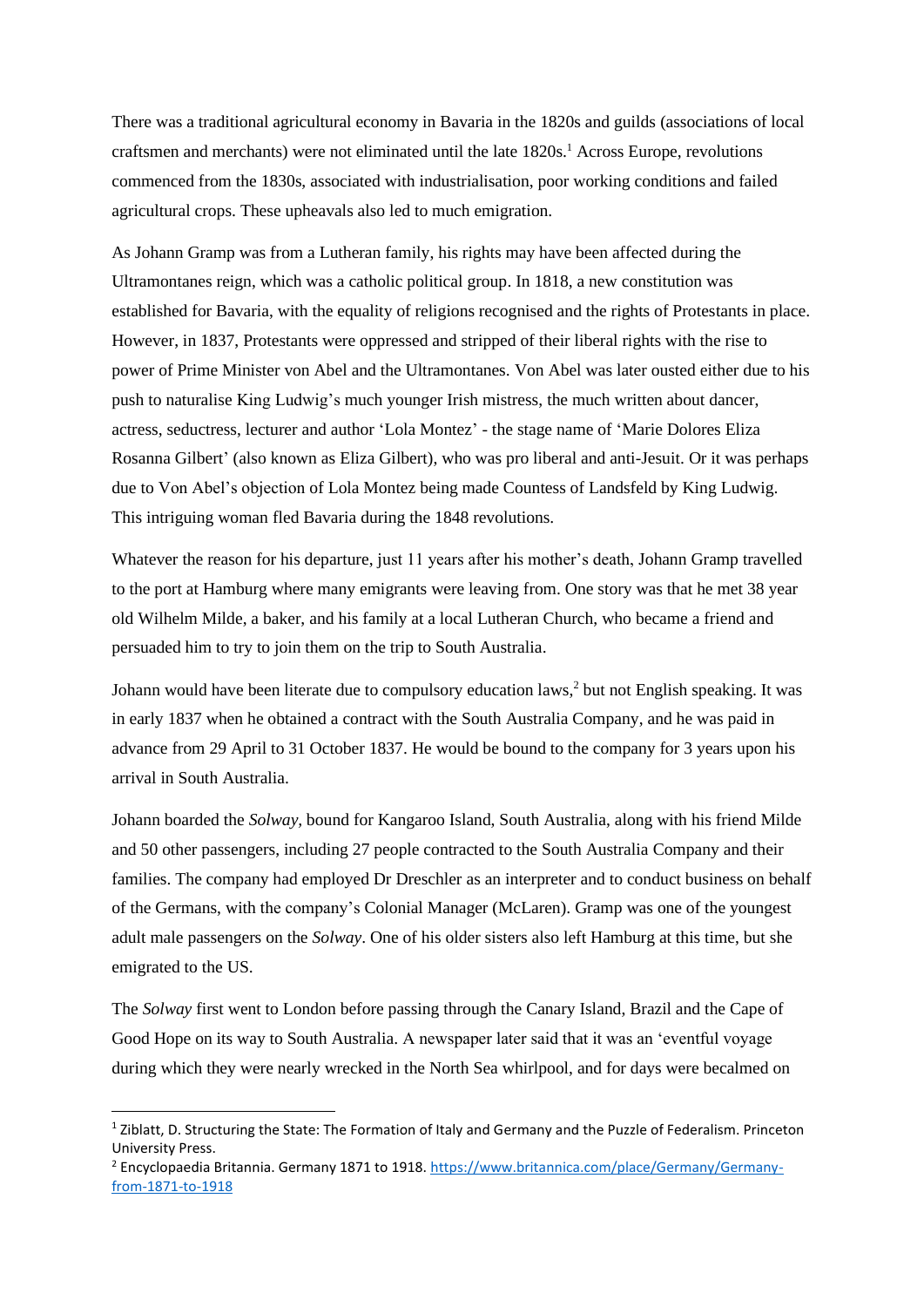the fringe of the Dead Sea.' It was also tragic for some, as Gramps' friend Kleemann lost his wife and one their children on the journey.

The South Australia Company had been established in 1835 by George Fife Angas and other merchants. Angas was on the South Australian Association along with Wakefield, Torrens and Gouger, which lobbied to form the new colony of South Australia, and on the subsequent South Australian Colonization Commission, but resigned to form the company.<sup>3</sup> The company's purpose was to encourage the sale of land in the new Colony of South Australia.

The South Australian Colonization Commission was established following the South Australia Act 1834. The South Australian Company purchased land not sold under 'advance sales' which was required to be sold as stipulated by the British Parliament in order to support the colonisation venture – this amounted to 2/3rds of the unsold land. This effectively saved colonisation plans. George Fife Angas equipped four ships to sale to South Australia as part of the company's ventures. These left in advance of the SA Colonization Commission's ships. These ships included the *Solway* – which unfortunately would not last long, as shortly after its arrival in the colony it was shipped to Encounter Bay and wrecked there.

The South Australia Company played a pivotal role in the establishment of the new settlement, not only buying land but also building wharves, harbors, roads and bridges. Labour was required for this venture, and the company turned to Germanic regions to recruit labour. There was a long association between Hamburg and the Dutton family of South Australia, as patriarch Frederick Dutton (1768- 1847) was the British vice-consul in Cuxhaven, Hanover – part of Hamburg – and all of his children, including Frederick Dutton of Anlaby (1812-1890) were born in South Australia.

In London, on July  $12<sup>th</sup>$ , 1836, the South Australia Company provided instructions to Mr Mengl to select the best agricultural land to establish in South Australia. The *Solway* arrived in Kingscote in October 1837, its passengers first settling on Kangaroo Island before some turned to the mainland. Gramp, along with his friends Milde and Kleemann, prepared land for sowing crops to supplement their wages from the company. After a few years, Gramp left the island to work on building the Wharf and Harbor at Port Adelaide.

The first group of 'Kavel's people' arrived in Port Adelaide from Prussia on the *Prince George* ship in 1837 and the second ship was the *Zebra,* arriving in 1838 first in Holdfast Bay and then in Port Adelaide. The first group would settle just outside of Adelaide in Klemzig (named after Klemzig in Germany, now Klępsk in Poland) – including the Schulz family who had arrived on the *Prince George*. They would then turn towards the Barossa Valley. Interestingly, even though they were

<sup>&</sup>lt;sup>3</sup> SLSA South Australian Company<http://www.samemory.sa.gov.au/site/page.cfm?u=1483>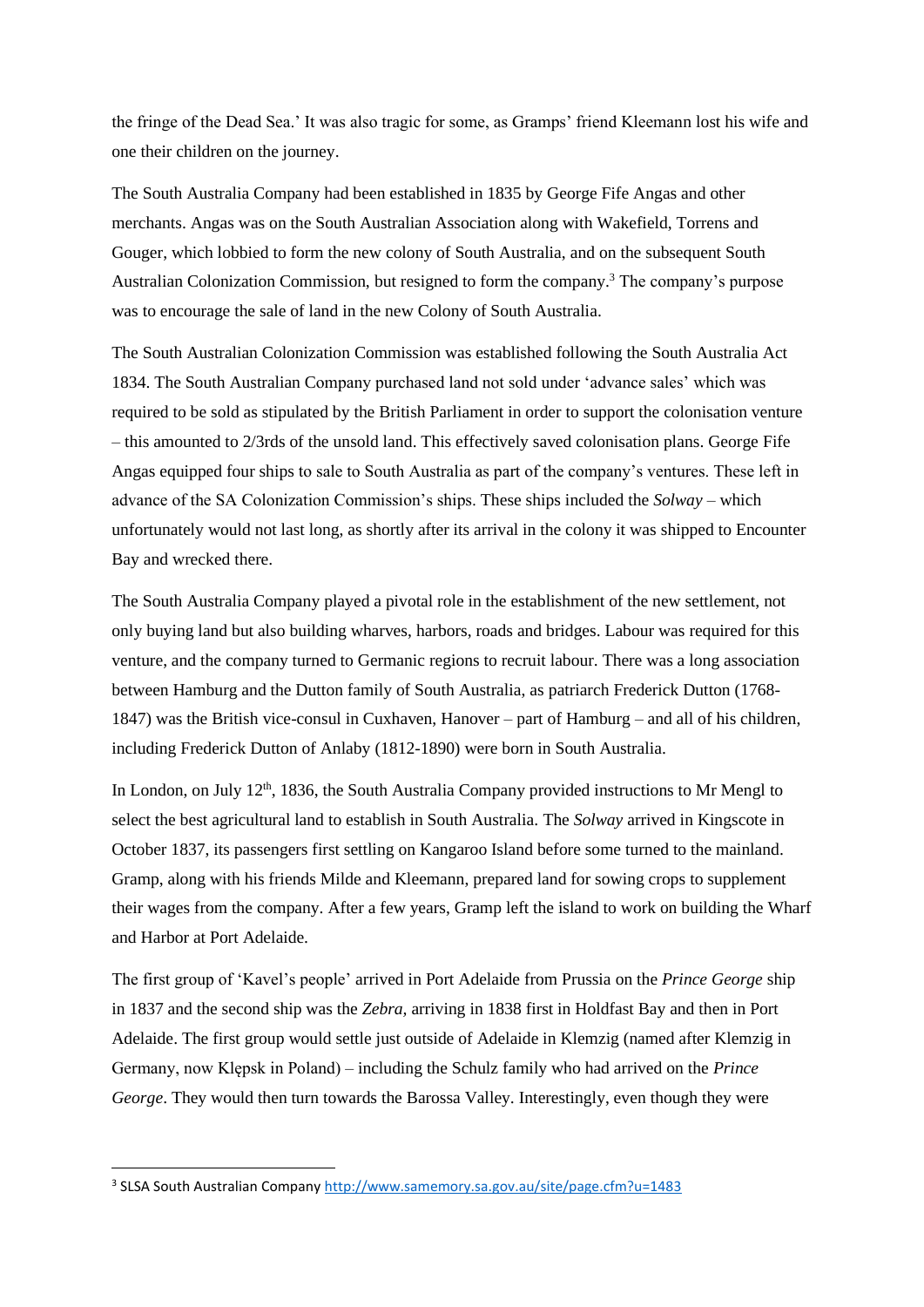fleeing persecution, and known as industrious by the British settlers, a priest was concerned that his flock was more interested in earthly endeavours.

*'Incidentally, one would be very much mistaken to suppose that the emigrating adults were all shining lights as Christians…Most of the adults were spiritually dead or did not have an understanding to give an account of their faith. Some of these sought earthly fortune, earthly freedom, and earthly well-being. Most went along because one or another of the family was leaving. The servant Schultz [sic], the wheelwright Petras, a drinker and a gambler, the daylabourer Schubert, an idler, the wife of day-labourer Honke, a thief and a liar, the wife of day-labourer Christian Rau, a bad tempered woman, and similarly several others, were completely without special merit; they were easy to replace.'* 

#### Pastor W Kauffman, 1838 (from Iwan, 1995, pg. 76)

It was reported that Johann Gramp had witnesses both the *Prince George* and *Zebra* arriving in Port Adelaide, so may have met his future wife and her family when they arrived on the Zebra. Gramp reportedly assisted Colonel William Light survey the Port River in 1838, which was just before Light's death in 1839.

In 1840 and 1841 Johann Gramp worked as a baker, for Bremer and Bauer who had travelled on the *Solway* and had a bakery in Currie Street, Adelaide. He then resided in Gillies Street, Adelaide. In 1841, Gramp was granted land and farmed at what would in 1842 be called Hope Valley. He stayed there until around 1847, as in late 1846 he purchased 83 acres of land at Jacob's Creek in the Barossa Valley. This land was named after the assistant surveyor to Colonel William Light. Apart from successively buying tracts of land in the Barrossa Valley, Gramp also acted as mortgager in land purchases of other Germans, such as members of his wife's family.

Johann Gramp had partnered with Johanne Eleonora Nitschke in Hope Valley and, unusual for the time, the couple had four children before they were married, the first child was born at Hope Valley in 1843. Johann's namesake Johann Friedrich Gramp was born in 1847 but was to die in 1853. There were six surviving children in the family. Perhaps ever mindful of his early unfortunate start and opportunities, at one stage he adopted a child into his own family whose parents had died. What would he have thought of his great grandchild giving up a child for adoption?

Having a number of children (to his future wife) before he was married was to the chagrin of the local Lutheran pastor, who urged him to get married. One reason Johann may not have married Johanne straight away was that she was only 15 years old when she had their first baby and if under 21 years of age, a couple had to obtain the signed written consent of the parents if they were around.

The Barossa Valley was named by Colonel William Light in 1837, after Barrosa in Spain, where he fought in the Battle of Barrosa (1811) for the victorious British against the French. The Barossa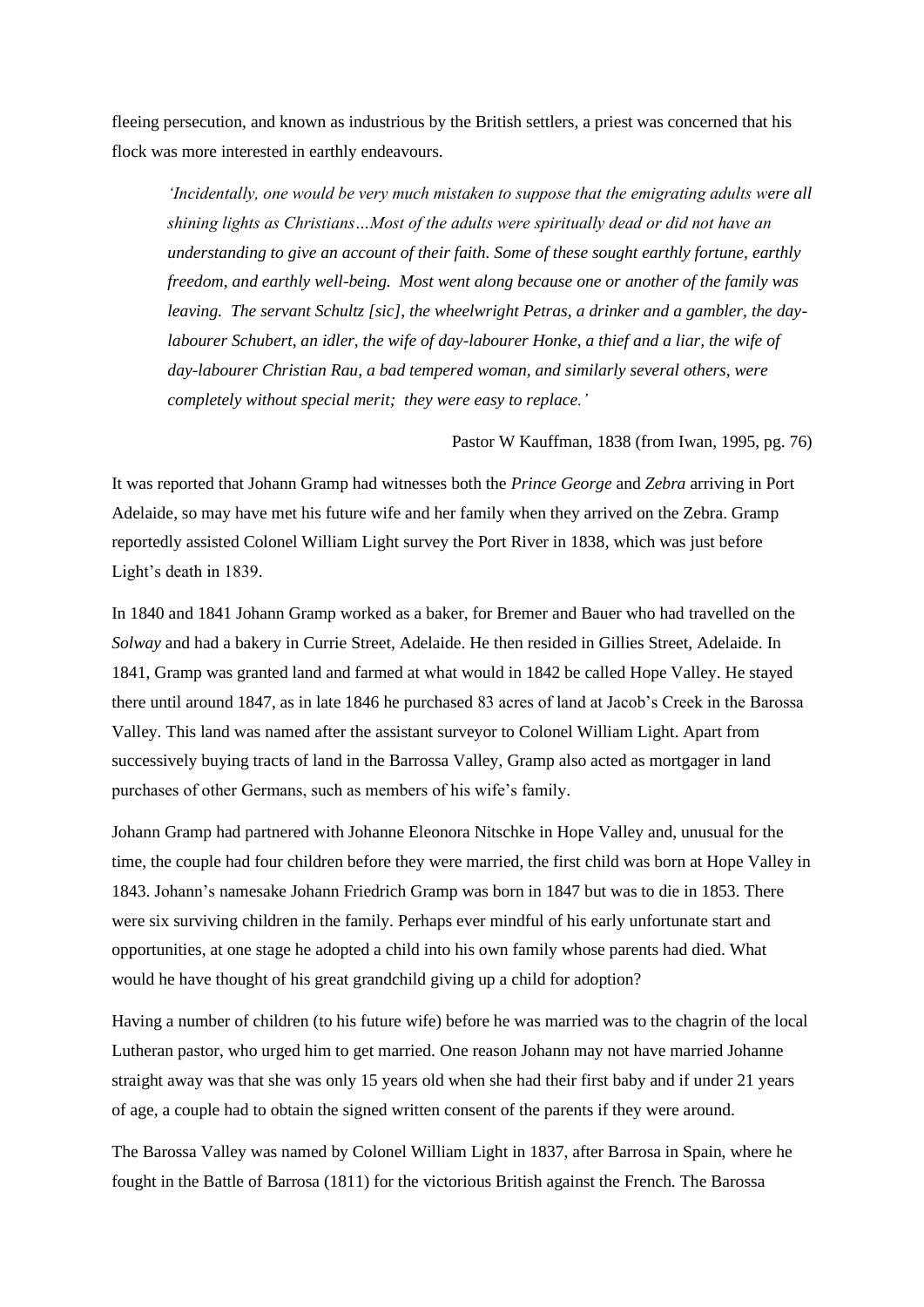Valley region was identified by German geologist Menge, who worked for the South Australia Company, as being an ideal spot for flourishing vineyards and orchards. It was here that Menge made his home in a makeshift shelter (partly rock, partly hut). It was an area where George Fife Angas from the South Australian Company held huge tracts of land, much of which was sold to Prussian share farmers, at considerable interest. This ownership of land came about as Angas's agent who held Power of Attorney (Flaxman), purchased much fertile land in the North East of the Barossa without Angas's permission. Flaxman had used Angas's account, but purchased the land in his own name. Angas and Flaxman eventually reached an agreement on the land which Angas ended up owning, much to his advantage.

One sad story in the history of the Barossa Valley was that of Hoffnungsthal, literally the 'Valley of Hope'. Hoffnungsthal was the first Lutheran settlement in the Lyndoch Valley, established in 1847, and was flooded in 1853. Susan Marsden describes the fate of those Germans that settled here:

*'Aboriginal residents in the valley, the Peramangk ['s] …understanding of the natural environment was far greater than that of the newcomers. This is revealed by the fate of Hoffnungsthal. The settlers did not heed the Aborigines' advice against flood-prone land and in 1853 the lagoon flooded the area. The settlement was abandoned. Now, only the recent monument on the site of the church, some scattered foundations and the lagoon-itself mark the site.'*

## Marsden 2004

Johann Gramp planted his first vines in 1847 at Jacob's Creek and three years later made his first octave of wine. It is hailed as the first commercial winery in the Barossa Valley. In 1853 there is a record of him exhibiting his wine, 'Vineyard of the Empire,' and grapes at the Lyndoch Valley Agricultural and Horticultural Society Show, for which he was awarded first prize for both.

In 1848, the year of political upheavals and revolutions in Europe, he became a 'naturalised British subject.' It was not until 1851 that Johann Gramp finally married Johanne Eleonore Nitschke. In 1860, he became councillor for the Barossa East Council, serving on the council for 20 years, including as Chairperson, and helped support building of the Rowland Flat school.

Johann Gramp became a successful farmer and owned significant tracts of land. His Land Tax Return of 1885 showed that he owned three large parcels of land in the Barossa Valley including 83 acres, 235 acres, and 135 acres, and in nearby County of Light (at Jacob's Creek) he owned 82 acres.

In 1890, a period of depression in Australia, a terrible tragedy took place in Angaston, and Johann was a key witness. A woman tried to drown herself and her four children in a well. Johann Gramp was in a nearby paddock and heard the children crying out. He came to the rescue of three of the children and their mother, not knowing there was a fourth child drowned until after they were walking away,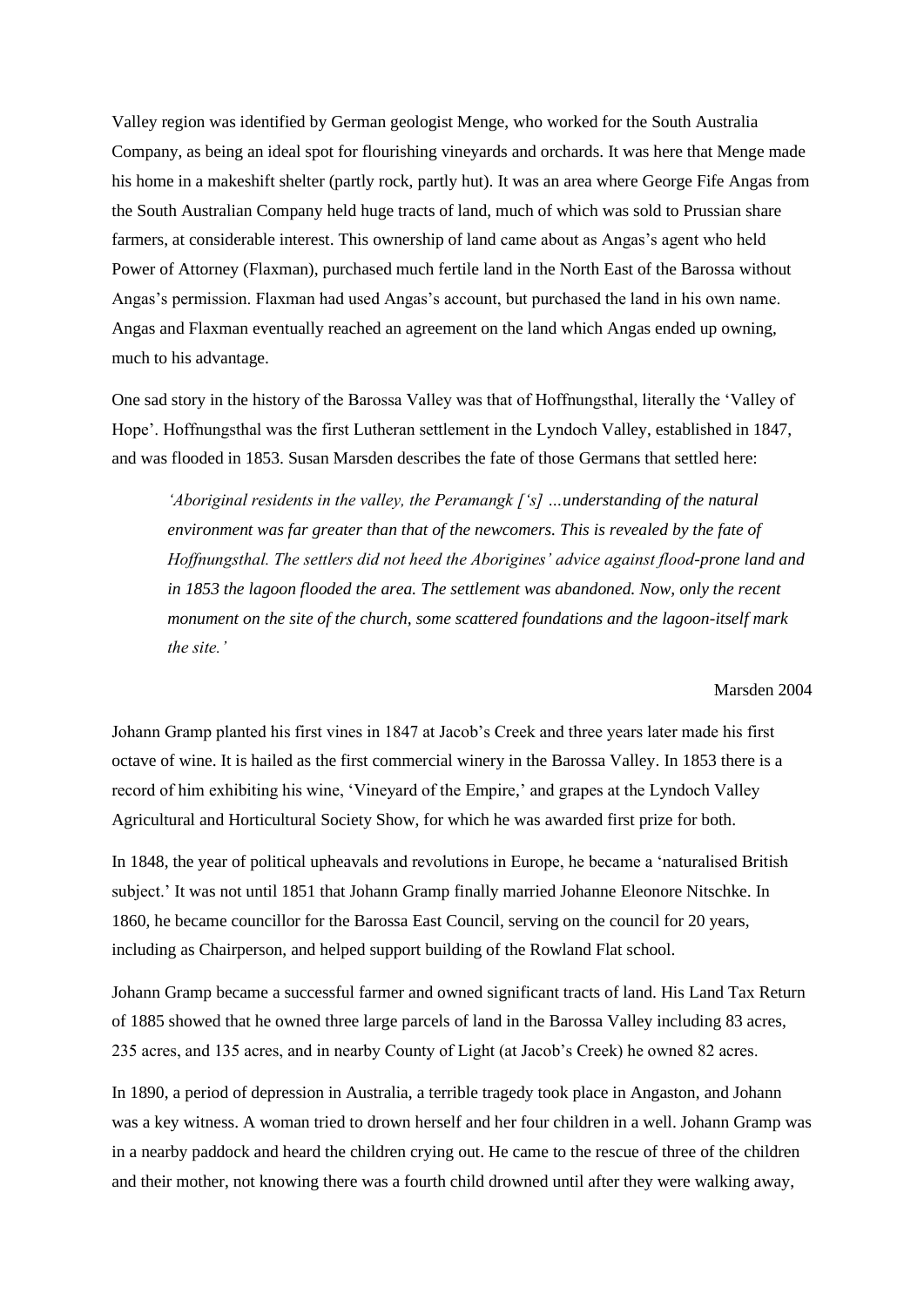when the mother asked him to get the fourth child, a baby, from the well. An inquest was held, and it was declared that the mother was mentally ill.

Johann Gramp died in 1903, aged 83 years. He is buried at the Rowland Flat Cemetery. Gramp founded an empire, leaving a dynasty and great legacy to winemaking in South Australia, and through his winery, his name is known internationally. From his humble beginnings as an orphan in Bavaria he took every opportunity available to him throughout his life and lived unconventionally at times. His son Gustav Gramp, and Gustav's son Hugo and Fred were to grow Gramp and Sons and Orlando into a significant, internationally renowned wine brand.

In the late 1990s our family were told about Friedrich Wilhelm Schulz's dying many years before his wife Anna Schulz (Johann Gramp's daughter). When her husband died, Anna took a prominent role in successfully managing her own significant farm at Halletts Valley (outside Tanunda) for over 20 years after his death, until the farm was handed down to her eldest son. She made a significant economic contribution through the management and produce of the farm at Halletts Valley.

In regard to the women in the Gramp family, Tolley notes that:

*'It seems clear that the women in the Gramp family, during the second half of the nineteenth century, made significant contributions to the work in the vineyard in the developmental phase of the family business, and they may well have provided support and some input into other aspects of management and production in the winery. However, by 1910, when the Gramp business had prospered sufficiently to be converted into Orlando, a limited company, it was evident that women's participation in the business was no longer deemed necessary.'*

### Tolley (2004)

Anna Schulz (nee Gramp) would have been too busy managing her own farm to also be involved in the winemaking business! She made an amazing economic contribution, rare for her time, through the management and development of her farm at Halletts Valley, although this has been hidden from history.

A family rumour had been passed down in the Schulz family that the Gramp family had 'done away with' Friedrich Schulz who was a violent alcoholic. He had been to court for assaulting his wife Anna and the court ordered that he was to be refused alcohol in the Barossa Valley region for 12 months. The story went that he had left Anna, taking a large sum of money, and the Gramp family intervened (Johann Gramp was 82 years of age at the time of Friedrich's death). Although Anna was executor of Friedrich's will, it was challenged and proven in the Supreme Court of South Australia. Had Friedrich Schulz really left Anna Gramp and been murdered?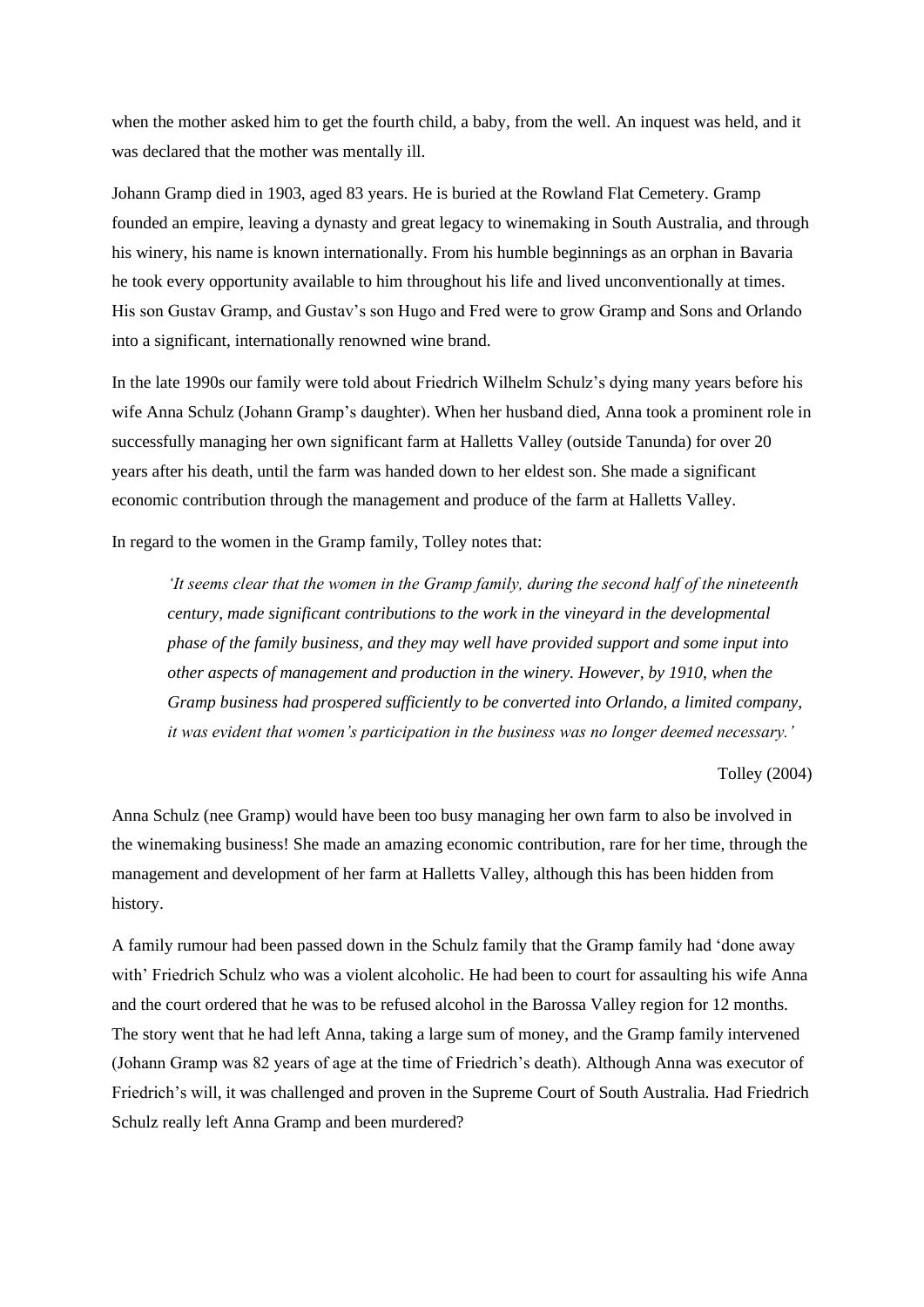Also little discussed in winemaking history is the relationship between the local Peramangk people and the German Lutherans in the Barossa Valley. It appears that the Barossa Lutherans, in particular the Gramp family, had strong links to the Koonibba Aboriginal Mission (near Denial Bay, West of Ceduna), with Barossa Valley people frequently working at and visiting the mission. Gustav Gramp of Rowland's Flat (Johann Gramp's son) appeared the treasurer of the Lutheran Synod, where the main item of discussion at the Lutheran conference in 1914 was the Koonibba Aboriginal Mission. A 'Miss Gramp' was also the cook at the mission. My family was also given this photo of a member of the Schulz family, with a group of Aboriginal children, which could be Peramangk children from the Moorooroo tribe, or children on the Mission at Koonibba. Moorooroo means 'meeting of two waters' and referred to the meeting of the North and South Para rivers (near Jacob's Creek, where Johann Gramp's winery was – now Jacob's Creek winery owned by Pernod-Ricard). I later found an article in an Australian-German newspaper where a Pastor reported on the census at the five missions stations in South Australia (number of Aboriginal adults and children at each of the missions), and was informed that the South Australian government did not take over management of them until 1913.



*Photograph: Lutheran Missionary School (location uncertain), teacher is probably Bill Schulz (grandson of Johann Gramp and son of Anna Schulz, nee Gramp). Photo S.Battams.*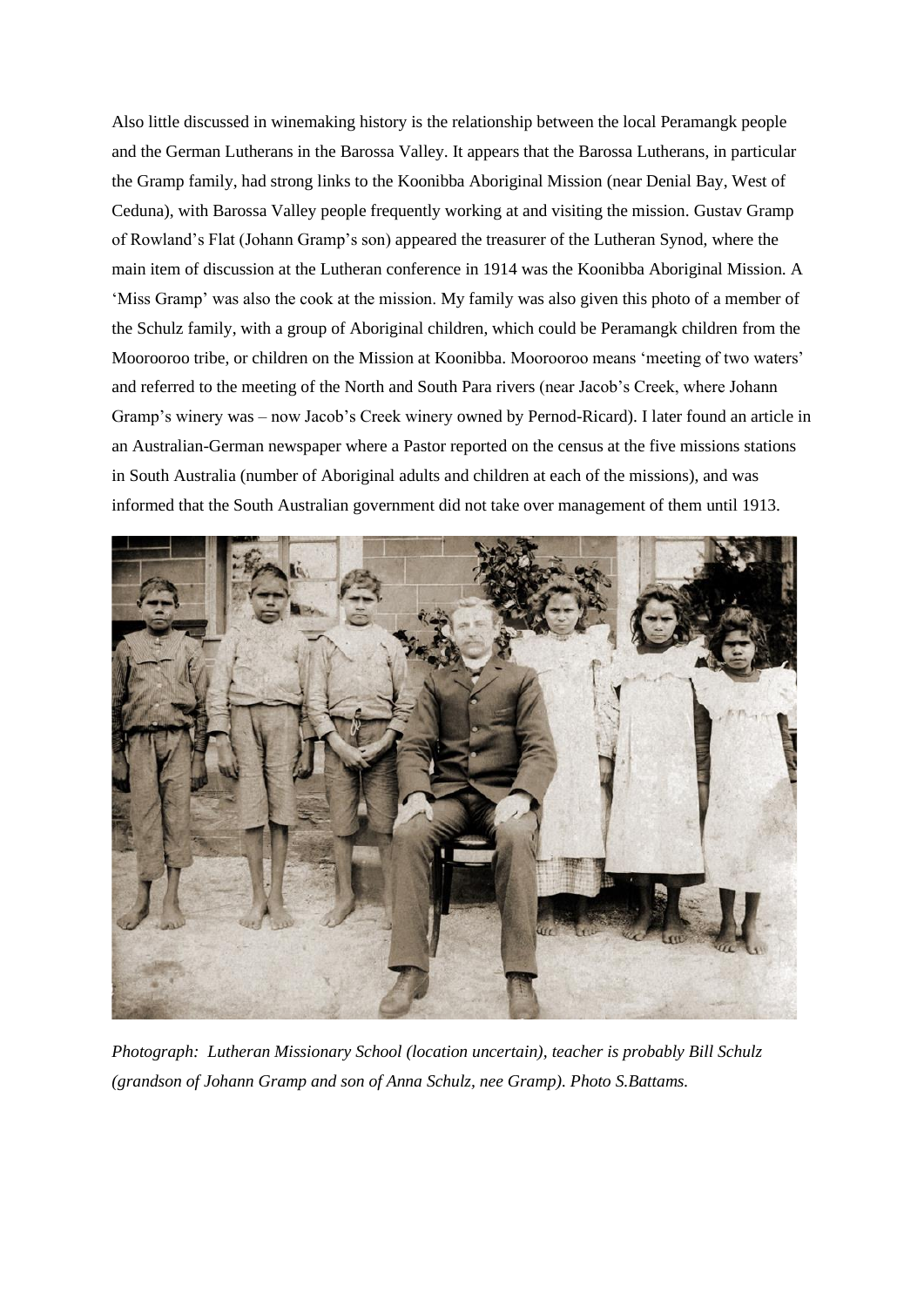Acknowledgements: Thanks to John Schulze for providing information on the life of Johann Gramp and other resources. Also, thanks to Mr Clive Schulz and Mrs Pat Nash (both deceased) for the photos given.

#### References

'Angas, George Fife (1789–1879)', Australian Dictionary of Biography, National Centre of Biography, Australian National University, http://adb.anu.edu.au/biography/angas-george-fife-1707/text1855, published first in hardcopy 1966, accessed online 21 May 2020.

Australische Zeitung newspaper, 19 February 1908 (accessed via Trove, NLA)

Baker, T. A heritage of innovation. Orlando Wines 1847-1997. Anvil Press.

Crush, P. (2013). A chronology of Orlando Wines with sources. Unpublished archival information.

Dimboola Banner and Wimmera and Mallee Advertiser, 3 April 1914, 'Lutheran Conference'

Encyclopaedia Britannia. Germany 1871 to 1918.

<https://www.britannica.com/place/Germany/Germany-from-1871-to-1918>

German settlers in South Australia: miscellaneous papers 1776-1964. [https://www.adelaide.edu.au/library/special/mss/german\\_settlers/box\\_f\\_folder\\_b.html](https://www.adelaide.edu.au/library/special/mss/german_settlers/box_f_folder_b.html)

Gogler, K. and Philp, B. (2018). Pioneer Vignerons: Johann GRAMP: (1819-1903). [https://www.pir.sa.gov.au/\\_\\_data/assets/pdf\\_file/0006/347343/Pioneer\\_Vigneron\\_-](https://www.pir.sa.gov.au/__data/assets/pdf_file/0006/347343/Pioneer_Vigneron_-_Johann_Gramp.pdf) [\\_Johann\\_Gramp.pdf](https://www.pir.sa.gov.au/__data/assets/pdf_file/0006/347343/Pioneer_Vigneron_-_Johann_Gramp.pdf)

'Gramp, Johann (1819–1903)', Australian Dictionary of Biography, National Centre of Biography, Australian National University, published first in hardcopy 1972, accessed online 17 May 2020. <http://adb.anu.edu.au/biography/gramp-johann-3651>

Iwan, W. (edited by David Schubert). (1995). Because of Their Beliefs. Emigration from Prussia to South Australia. David Schubert.

Marsden, S. Travels in time: the Barossa Valley in the 1850s, around 1900, and in the 1940s. Available online at:<https://studylib.net/doc/8612743/the-barossa-valley-in-the-1850s--around-1900>

Munchenberg, R. S., Proeve, H.F.W., Ross, D.A., Hausler, A., Saegenschnitter, G. B. (1992). The Barossa: A vision realised. The nineteenth century story. Lutheran Publishing House.

Oliver, H. (2001). The Barossa Valley – A Human Tapestry. State-wide & Global Group.

South Australia Company archives. SLSA. BRG 42/36/1. <http://guides.slsa.sa.gov.au/c.php?g=410270&p=2794886>